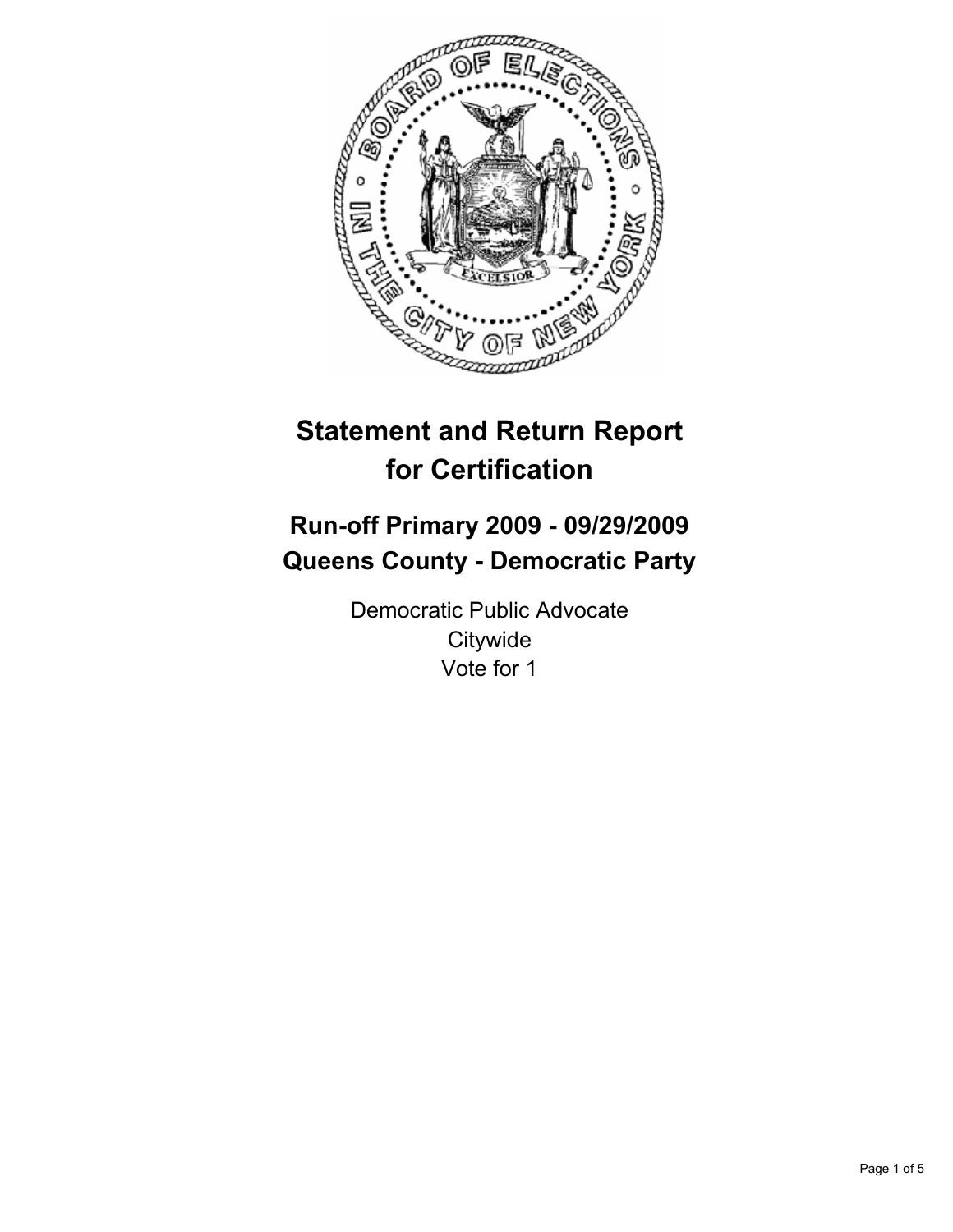

# **Assembly District 22**

| <b>EMERGENCY</b>      | 15    |
|-----------------------|-------|
| ABSENTEE/MILITARY     | 86    |
| AFFIDAVIT             | 37    |
| <b>BILL DE BLASIO</b> | 1,850 |
| <b>MARK GREEN</b>     | 1.417 |
| <b>Total Votes</b>    | 3,267 |

# **Assembly District 23**

| <b>Total Votes</b>    | 2.949 |
|-----------------------|-------|
| <b>MARK GREEN</b>     | 1,388 |
| <b>BILL DE BLASIO</b> | 1,561 |
| AFFIDAVIT             | 23    |
| ABSENTEE/MILITARY     | 205   |
| <b>EMERGENCY</b>      | 1     |

### **Assembly District 24**

| <b>Total Votes</b>    | 4.262 |
|-----------------------|-------|
| <b>MARK GREEN</b>     | 2.046 |
| <b>BILL DE BLASIO</b> | 2,216 |
| AFFIDAVIT             | 18    |
| ABSENTEE/MILITARY     | 147   |
| <b>EMERGENCY</b>      | 0     |

#### **Assembly District 25**

| <b>EMERGENCY</b>      |       |
|-----------------------|-------|
| ABSENTEE/MILITARY     | 111   |
| AFFIDAVIT             | 14    |
| <b>BILL DE BLASIO</b> | 1,275 |
| <b>MARK GREEN</b>     | 1,160 |
| <b>Total Votes</b>    | 2.435 |

#### **Assembly District 26**

| <b>EMERGENCY</b>      | 5     |
|-----------------------|-------|
| ABSENTEE/MILITARY     | 226   |
| <b>AFFIDAVIT</b>      | 19    |
| <b>BILL DE BLASIO</b> | 2,310 |
| <b>MARK GREEN</b>     | 2,337 |
| <b>Total Votes</b>    | 4.647 |

#### **Assembly District 27**

| <b>Total Votes</b>    | 3,130 |
|-----------------------|-------|
| <b>MARK GREEN</b>     | 1,502 |
| <b>BILL DE BLASIO</b> | 1,628 |
| AFFIDAVIT             | 21    |
| ABSENTEE/MILITARY     | 182   |
| <b>EMERGENCY</b>      | 9     |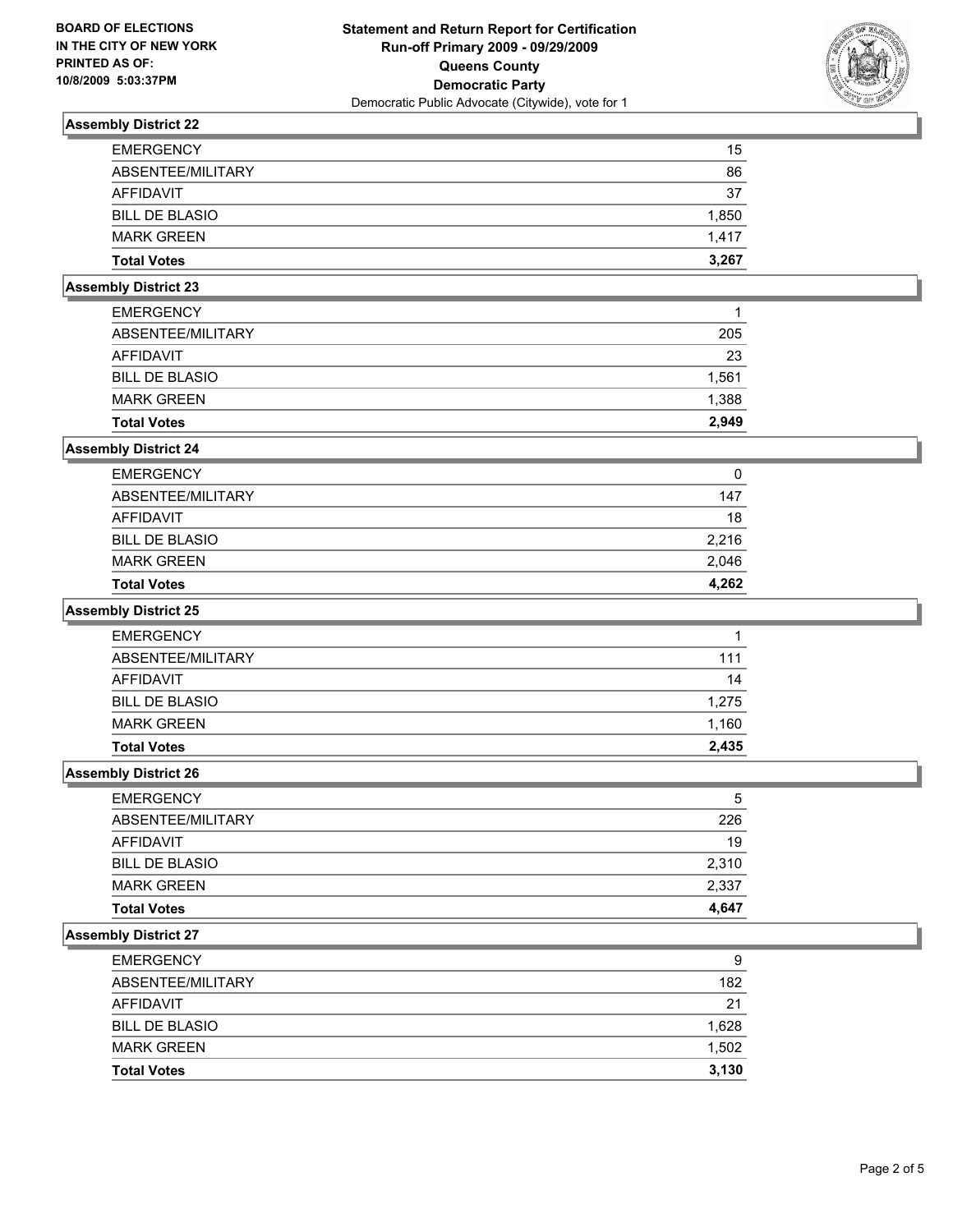

# **Assembly District 28**

| <b>EMERGENCY</b>      | 2     |
|-----------------------|-------|
| ABSENTEE/MILITARY     | 246   |
| AFFIDAVIT             | 23    |
| <b>BILL DE BLASIO</b> | 2.192 |
| <b>MARK GREEN</b>     | 1,801 |
| <b>Total Votes</b>    | 3,993 |

# **Assembly District 29**

| <b>EMERGENCY</b>      |       |
|-----------------------|-------|
| ABSENTEE/MILITARY     | 144   |
| AFFIDAVIT             | 25    |
| <b>BILL DE BLASIO</b> | 2.154 |
| <b>MARK GREEN</b>     | 1.214 |
| <b>Total Votes</b>    | 3.368 |

# **Assembly District 30**

| <b>Total Votes</b>    | 2,040 |
|-----------------------|-------|
| <b>MARK GREEN</b>     | 733   |
| <b>BILL DE BLASIO</b> | 1,307 |
| AFFIDAVIT             | 10    |
| ABSENTEE/MILITARY     | 55    |
| <b>EMERGENCY</b>      | 2     |

#### **Assembly District 31**

| <b>Total Votes</b>    | 2.200 |
|-----------------------|-------|
| <b>MARK GREEN</b>     | 974   |
| <b>BILL DE BLASIO</b> | 1,226 |
| <b>AFFIDAVIT</b>      | 11    |
| ABSENTEE/MILITARY     | 191   |
| <b>EMERGENCY</b>      | 6     |

#### **Assembly District 32**

| <b>EMERGENCY</b>      | 23    |
|-----------------------|-------|
| ABSENTEE/MILITARY     | 100   |
| <b>AFFIDAVIT</b>      | 13    |
| <b>BILL DE BLASIO</b> | 1,925 |
| <b>MARK GREEN</b>     | 1,097 |
| <b>Total Votes</b>    | 3,022 |

#### **Assembly District 33**

| <b>Total Votes</b>    | 3.225 |
|-----------------------|-------|
| <b>MARK GREEN</b>     | 1.197 |
| <b>BILL DE BLASIO</b> | 2,028 |
| AFFIDAVIT             | 11    |
| ABSENTEE/MILITARY     | 102   |
| <b>EMERGENCY</b>      | 0     |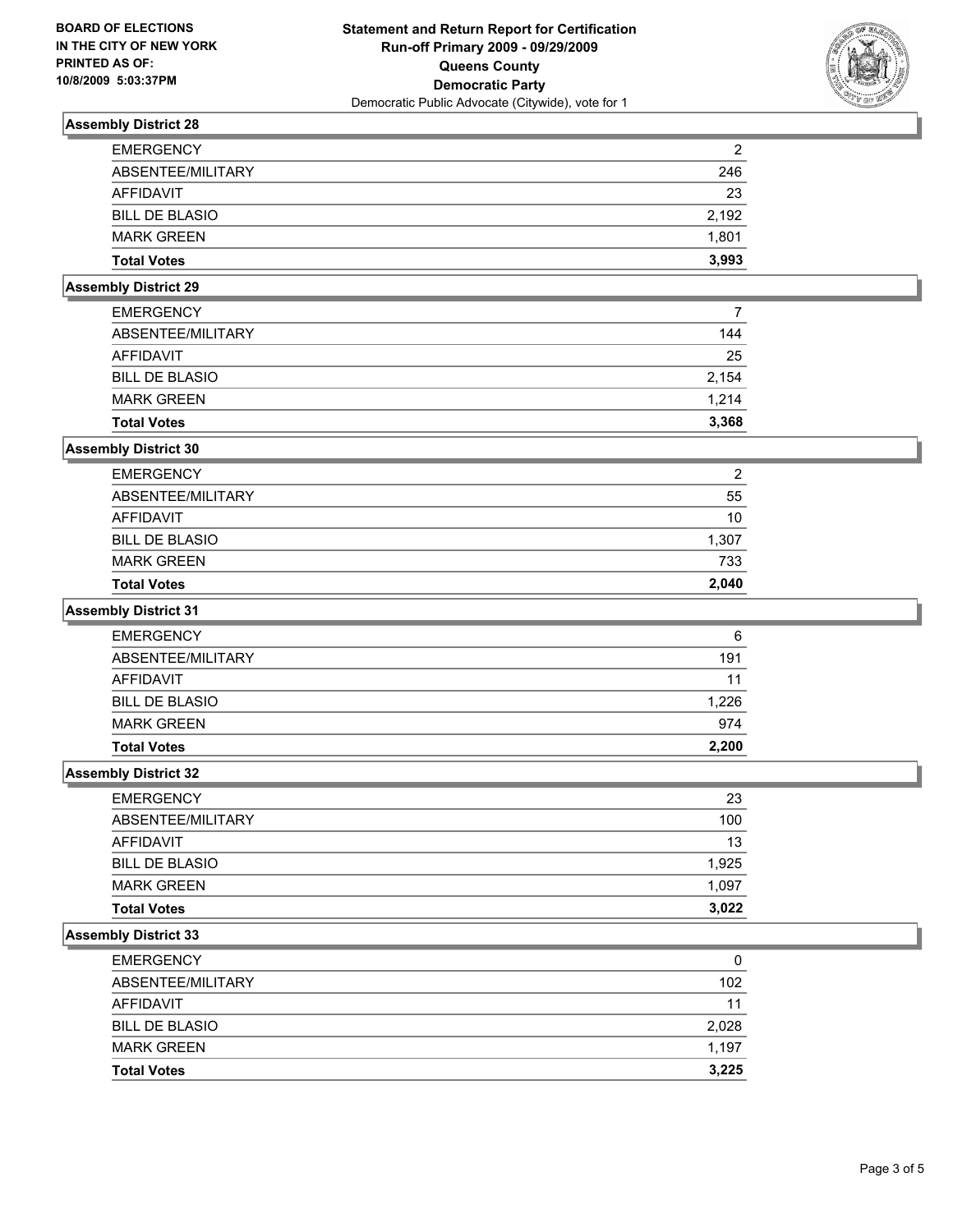

# **Assembly District 34**

| <b>EMERGENCY</b>      | 6     |
|-----------------------|-------|
| ABSENTEE/MILITARY     | 72    |
| AFFIDAVIT             | 14    |
| <b>BILL DE BLASIO</b> | 1,408 |
| <b>MARK GREEN</b>     | 883   |
| <b>Total Votes</b>    | 2,291 |

# **Assembly District 35**

| <b>EMERGENCY</b>      | 2     |
|-----------------------|-------|
| ABSENTEE/MILITARY     | 82    |
| AFFIDAVIT             | 11    |
| <b>BILL DE BLASIO</b> | 1.266 |
| <b>MARK GREEN</b>     | 1,002 |
| <b>Total Votes</b>    | 2.268 |

### **Assembly District 36**

| <b>Total Votes</b>    | 1,795 |
|-----------------------|-------|
| <b>MARK GREEN</b>     | 695   |
| <b>BILL DE BLASIO</b> | 1,100 |
| AFFIDAVIT             | 25    |
| ABSENTEE/MILITARY     | 57    |
| <b>EMERGENCY</b>      | 0     |

#### **Assembly District 37**

| <b>EMERGENCY</b>      |       |
|-----------------------|-------|
| ABSENTEE/MILITARY     | 51    |
| AFFIDAVIT             | 22    |
| <b>BILL DE BLASIO</b> | 1,391 |
| <b>MARK GREEN</b>     | 852   |
| <b>Total Votes</b>    | 2.243 |

#### **Assembly District 38**

| <b>EMERGENCY</b>      | 0     |
|-----------------------|-------|
| ABSENTEE/MILITARY     | 38    |
| AFFIDAVIT             | 5     |
| <b>BILL DE BLASIO</b> | 765   |
| <b>MARK GREEN</b>     | 547   |
| <b>Total Votes</b>    | 1.312 |

#### **Assembly District 39**

| <b>Total Votes</b>    | 1.432 |
|-----------------------|-------|
|                       |       |
| <b>MARK GREEN</b>     | 584   |
| <b>BILL DE BLASIO</b> | 848   |
| <b>AFFIDAVIT</b>      | 10    |
| ABSENTEE/MILITARY     | 29    |
| <b>EMERGENCY</b>      |       |